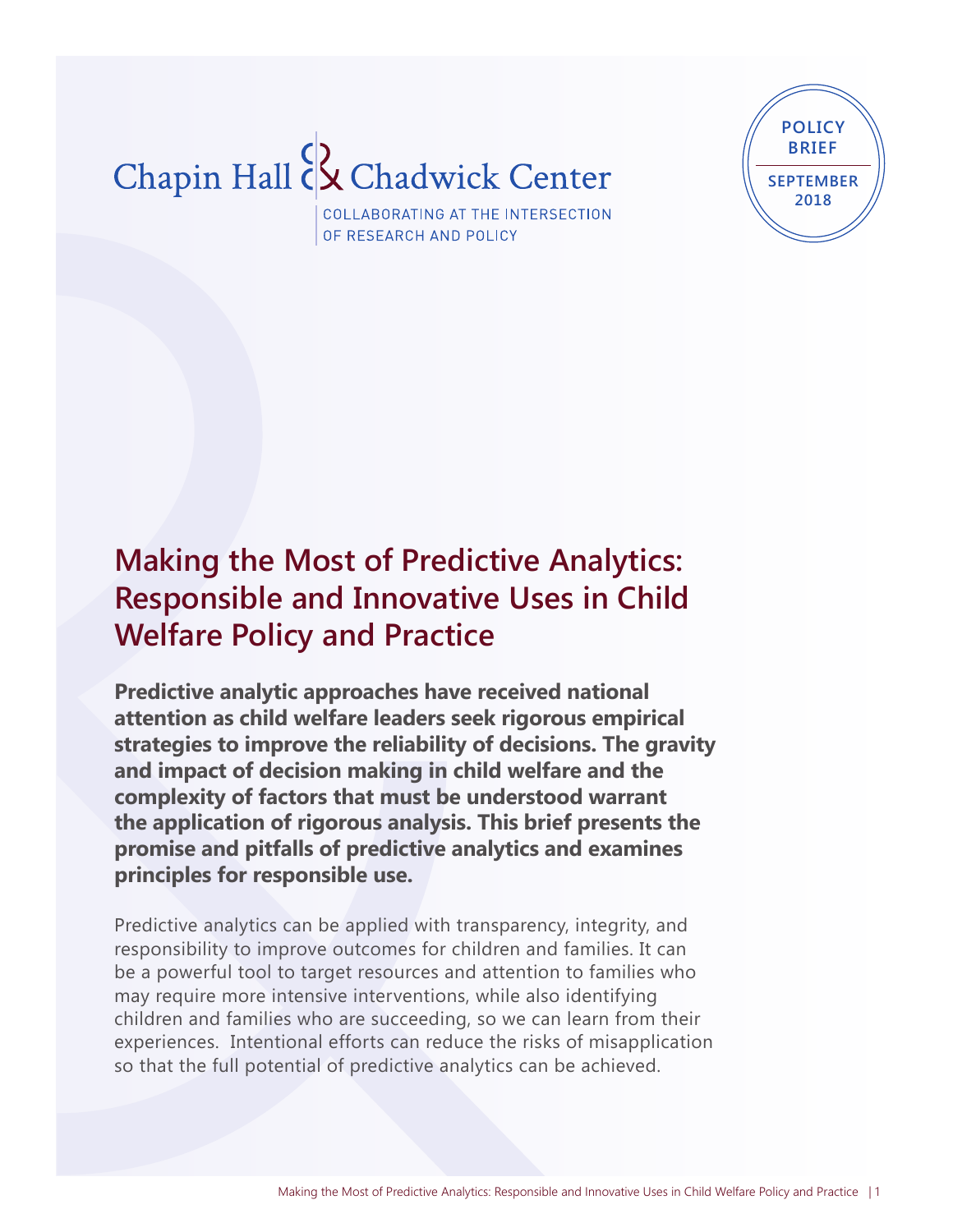

**Chadwick Center and Chapin Hall are pleased to collaborate to bring together research, implementation science, and evidence-based practices to guide child welfare systems in thoughtful and cost-effective practice and policymaking. Policy briefs created under the collaboration will show decision makers how to leverage data, rigorous research, and evidence to ensure that each child receives services that are proven to effectively meet individual needs and are delivered with fidelity.**

### **What is Predictive Analytics?**

Predictive analytics refers to the practice of extracting information from existing data sets and identifying patterns that may help to predict future outcomes. Predictive risk modeling (PRM) applies the outputs of these analyses by using models to generate algorithms, or sets of "if-then" statements, that can be used to calculate a level of risk for each new case based on similarity to previous cases. Predictive analytics uses routinely collected data (called "administrative data") to identify individuals at risk of an adverse event. For example, a predictive risk model might indicate that a child under three with fewer than two siblings and a mother with substance abuse problems may be more likely to experience future harm than other children.

#### **WHAT DOES PREDICTIVE ANALYTICS DO?**

- Use data we already have to help us understand client **1** characteristics and needs.
- Provide new information about how risk and protective factors **2** interact to influence risk for an outcome.

Detect patterns in big data to help us more quickly recognize **3** where families are on a continuum of risk.

Provide support for our clinical judgment.

**4**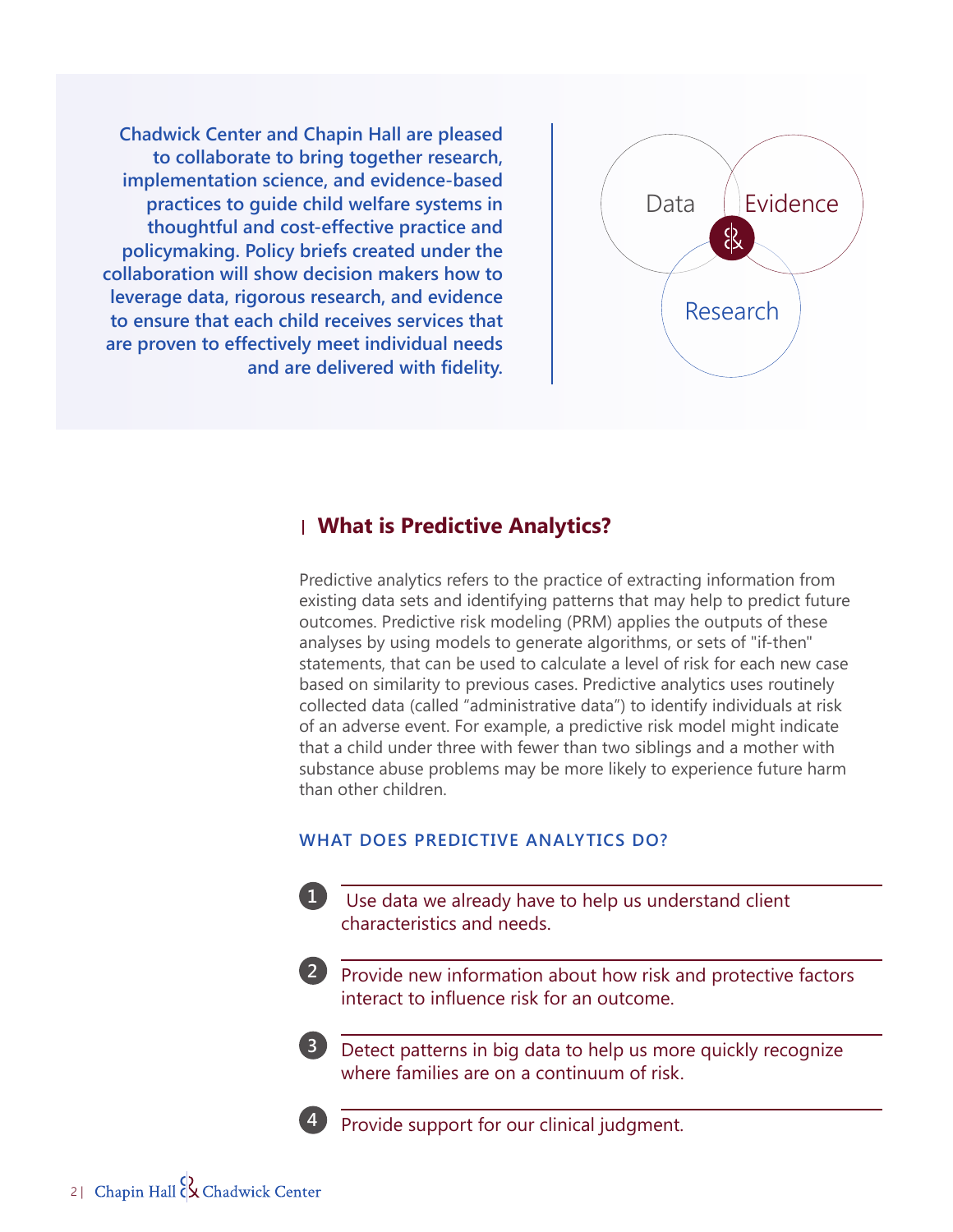The application of powerful statistical tools to "big" data has the potential to promote understanding of precursors of both positive and negative outcomes. These benefits are weighed against legitimate concerns among lawmakers, policymakers, community advocates, caseworkers, and the public for potential human risks associated with relying on automated approaches that may heighten the effects of racial disproportionality and perpetuate systemic bias.

In order to harness the tremendous potential of predictive analytics for assisting with some of the most challenging problems faced by children and families, policymakers and system leaders must understand the method and its appropriate applications. In this way, they can leverage extensive data holdings and powerful analytic tools responsibly to maximize precision and sensitivity of decision making in child welfare.

"We can't control the city's economy, or poverty, but we can **figure out how to apply the limited resources** of our system in the most effective ways possible."

Andrew White, Deputy Commissioner for Policy, Planning & Measurement, NYC Administration for Children's Services

As with any application of sophisticated data analyses, multiple decisions inform the selection of an approach, the definition of a target outcome, the inclusion of appropriate data, and the application of findings. This brief reviews key decisions in these areas and provides guidance for policymakers and system leaders seeking to employ predictive analytics to enhance decision making in child welfare. In addition to providing an overview of the approach, we weigh the application of predictive analytics with an examination of ethical and methodological considerations.

#### **PREDICTIVE ANALYTICS FOR CHILD WELFARE**

In the child welfare context, predictive analytics is most commonly associated with identifying maltreatment risk levels. While the approach works by quantifying risk, it can be used to target services to children, families, and communities that are most likely to benefit, thus ensuring that limited resources are used efficiently and effectively. In the context of new incentives to utilize both prevention and treatment resources strategically, predictive analytics can provide empirical guidance for planning and practice decisions. In addition, predictive analytics can be used to examine the characteristics of children and families who have positive outcomes in spite of their risk, in order to determine how best to nurture resilience and fortify protective factors.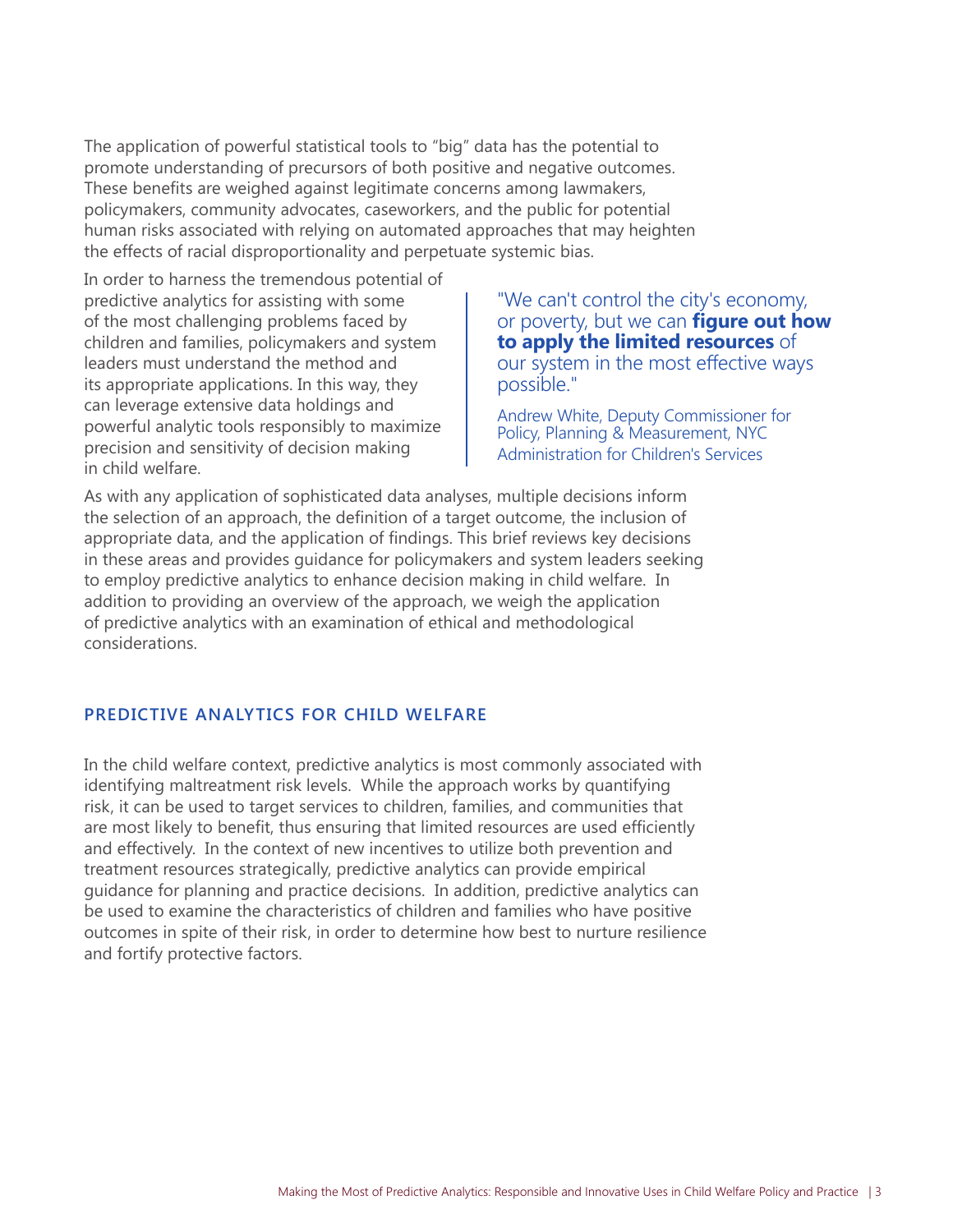#### **EXAMPLE: NEW YORK CITY**

**1**

The Administration for Children's Services in New York City sought to build predictive models that could identify risk factors among families for "frequent involvement" in the child welfare system. Frequent involvement was defined as multiple investigations within a given period of time resulting in referrals for preventive services or foster care. Models were translated into algorithms that could be applied to:

Prioritize "exit conferences" among families completing services who may be at high risk for returning to the attention of child welfare, directing additional attention to families to ensure that needs are met.

Develop "risk cohorts" among provider agencies, or groups of **2**providers with populations of similar risk levels, so that provider quality could be measured more fairly.

Both implementations involved the engagement of diverse stakeholders to provide input on the variables used in the models and to oversee the ethical application of the models. New York has been a leader in the development of principles to guide the ethical use and application of predictive analytics, as well as the engagement of stakeholders in formal oversight groups to inform and advise their use.

# **Considerations for the Use of Predictive Risk Modeling**

#### **WHAT QUESTIONS/PROBLEMS DO WE SEEK TO ADDRESS?**

While the most important decisions made by child welfare workers have to do with assessing safety and risk, local examples illustrate other opportunities for the application of predictive models. Given the potentially serious consequences of imprecise or inaccurate decisions in the child protection system, leaders will likely continue to seek to enhance the decision making of hotline staff and investigators with rigorous empirical approaches. As the field's understanding of predictive models has grown, other opportunities to use them have emerged (Russell, 2015). These include the use of predictive models to:

- **•** Prioritize cases by risk for the receipt of services, supervision, or consultation
- **•** Adjust performance ratings of providers serving populations that differ in their collective "risk" of negative outcomes
- **•** Improve the utility of dashboards and other technologies that can guide the day-to-day work of case workers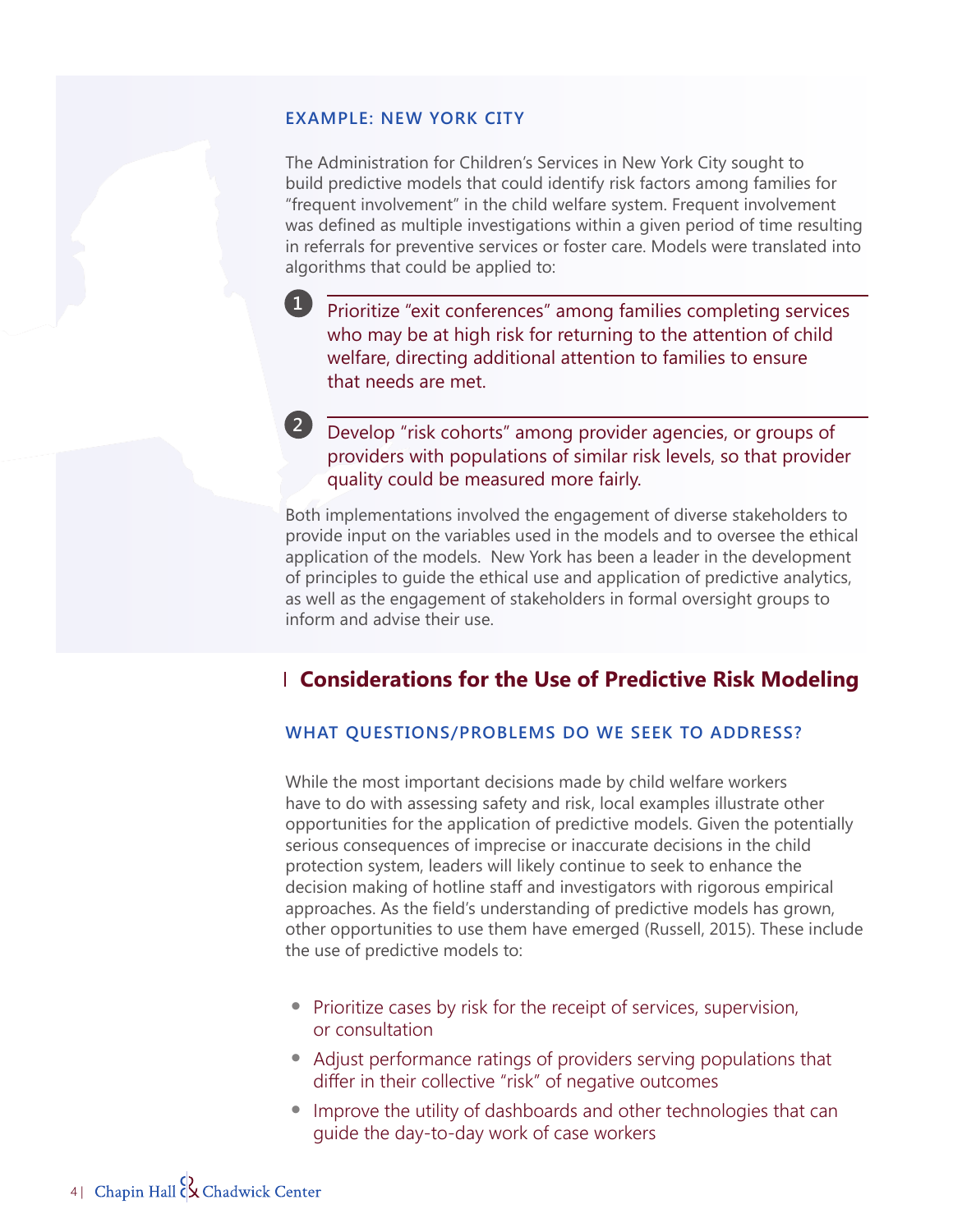While our systems aspire to serve every youth and family in need of care, a recognition of the fiscal and programmatic realities has expanded the use of predictive risk models from answering the question "Who is at greatest risk?" to questions like "Who first?" and "Who more?"

Predictive analytics risk rankings should be strategically deployed to inform the level of attention, service, and care that families need to achieve both safety and well-being. Extreme caution should be taken to ensure that the output of analytic models does not drive legal decisions, such as the termination of parental rights. This can be challenging in the context of a system that seeks guidance to avoid deadly outcomes. Careful planning is required to:

The application of predictive risk models have expanded from answering the question "Who is at greatest risk?" to questions like **"Who first?" and "Who more?"**

- **•** Specify who may receive risk rankings and at what point in the life of a child welfare case they are shared
- **•** Safeguard confidentiality of risk level assignments, thoughtfully allocating access to staff to limit confirmatory bias
- **•** Implement training for staff on the meaning/use of risk levels or enhancements to address elevated risk
- **•** Offer voluntary services based on risk levels

## **WHAT OUTCOMES DO WE HOPE TO PREDICT?**

Predictive analytics quantifies the risk of clearly defined outcomes based on existing data sets. Most outcomes can be defined in multiple ways. For example, while most child welfare system leaders and policy makers would agree that "future harm" is an outcome of interest, there are countless ways to define "harm": frequent reports of harm, reports of harm within a particular time frame, or reports of specific types of child abuse or neglect. Consensus around the definition of outcomes can improve methods, promote understanding of analytic goals and approaches, and facilitate buy-in by system stakeholders whose support is often necessary for successful implementation. This consensus can be difficult to reach, but is best approached using broad engagement of system actors and key stakeholders over a period of time that allows for debate and refinement.

To arrive at reliable predictive models, researchers should seek to predict outcomes that occur frequently enough or with enough severity to warrant serious concern, and not so infrequently that the available data may not contain a sufficient number of cases. Outcomes such as fatalities occur so infrequently within a single system that it is difficult generate reliable models to predict them. Additional considerations may include the window of time in which the outcome may occur, the criteria for establishing that the outcome has occurred (from hotline report to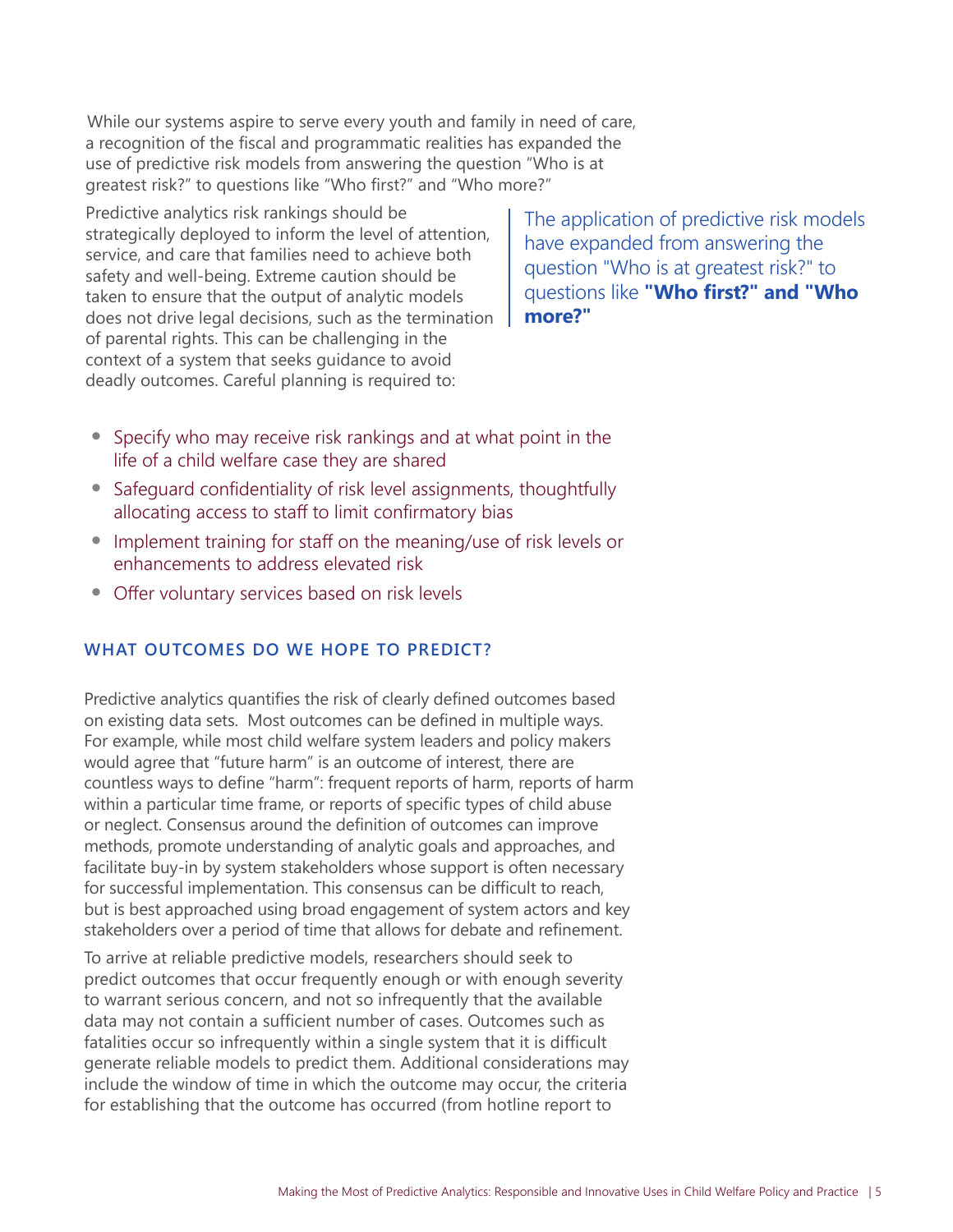substantiated investigation), and any exclusionary criteria (youth at home vs. youth in foster care) for the sample whose risk will be estimated.

#### **EXAMPLE: ILLINOIS DEPARTMENT OF CHILDREN AND FAMILY SERVICES**

As part of an effort to reduce reliance on congregate care placements, the Illinois Department of Children and Family Services sought to understand who was at greatest risk of placement in congregate care settings. When models identified a set of predictors that included specific behavioral and emotional problems, the Department was able to design and implement a pilot of a therapeutic foster care intervention that could serve as an alternative to congregate care. The predictive models yielded algorithms that were translated into eligibility criteria for the programs, so that a target population could be more precisely identified and served. The models also served to guide customized programming that could meet the complex needs identified analytically as contributing to risk.

#### **WHAT DATA ARE AVAILABLE AND APPROPRIATE TO INCORPORATE INTO PREDICTIVE ANALYTICS?**

Effective predictive analytics depend on data. To engage in predictive modeling, policymakers should consider the breadth, depth, and quality of available data.

# **1 Breadth** refers to the availability of data on many of the variables that may be related to the outcome of interest for a sufficient portion of the population.

It also refers to the availability of data at the time end users will apply the models. For example, child welfare systems require that certain data elements be entered into the jurisdiction's electronic record keeping system, resulting in a pool of items that are available for the majority of children in the system. Breadth ensures that sufficient data exist to ensure that the analyses are generalizable to the system population as a whole, and not driven by limited data from a subset of children and families. Optimal breadth standards should be locally determined, and data quality issues addressed, prior to the start of any analyses.

# **• Depth** refers to the availability of data of a duration sufficient to **2**observe outcomes of interest in a cohort over time.

While many jurisdictions are interested in longer-term outcome indicators such as re-reports of maltreatment and re-entry to out-of-home care—these require maintenance and collection of child-level data over a period of months or years to track outcomes. Ensuring appropriate depth allows policy makers to examine outcomes over the time periods that are of most interest to child welfare systems; appropriate depth will vary by the timeframes necessary to examine the selected outcomes.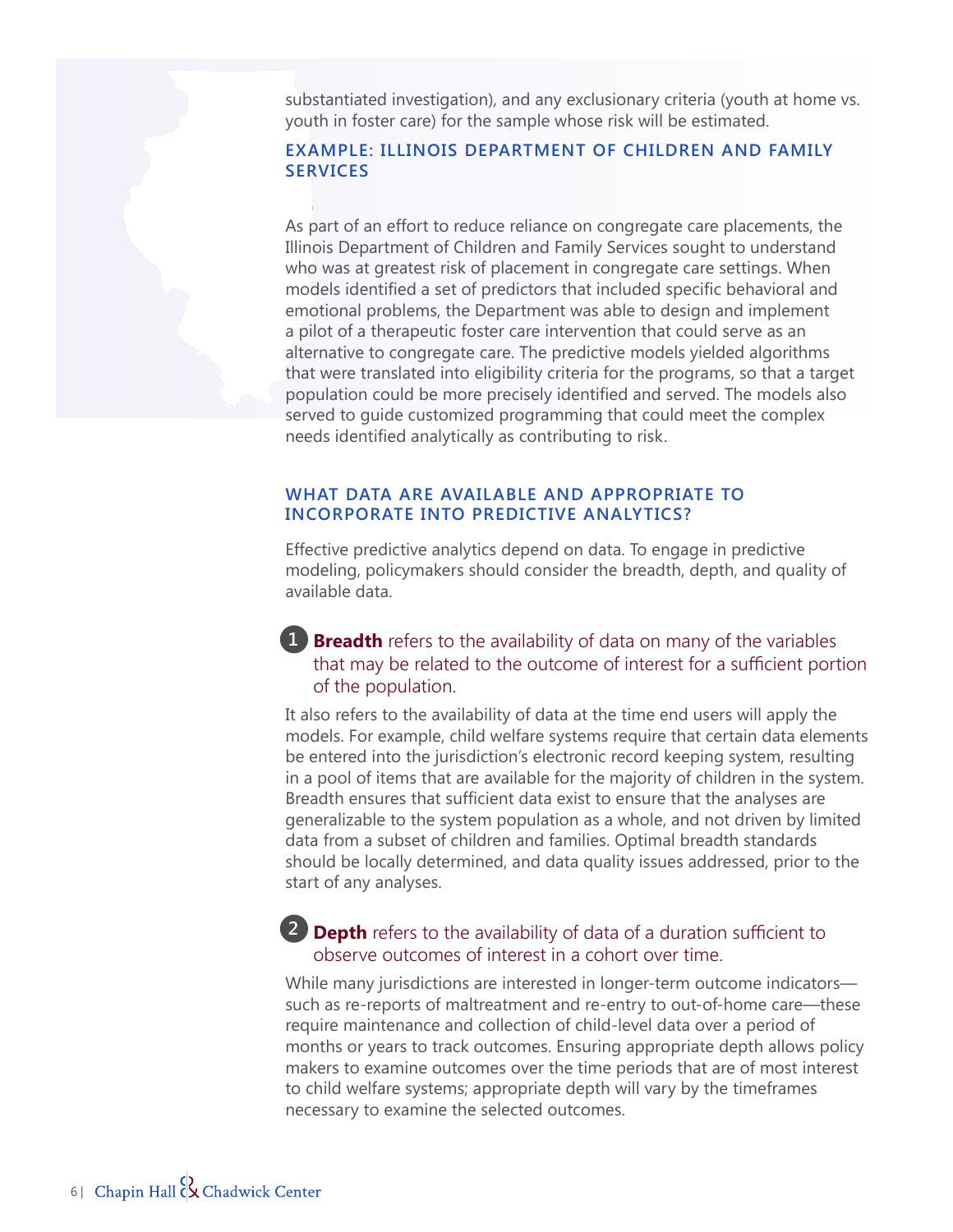# **Quality** refers to the reliability, validity, and comprehensiveness of **3**available data.

The quality of child welfare data depends on the consistent, informed use of data collection systems by frontline staff. Thus, assessment of data quality should incorporate input and feedback from these staff. Data quality may be jeopardized by missing data, data entry errors, and the pervasive or systematic misuse of data fields, such as when frontline staff commonly omit or repurpose data fields. Agencies need to provide training for staff on data entry to ensure consistency and quality across workers and also review data quality on a regular basis through examination of missing or incomplete data. In addition, data should be collected in ways that are both efficient and effective. For example, outcomes of interest should not be entered into text fields, which are time consuming to enter and require recoding to be of use for analytics.

#### **WHAT ANALYTIC APPROACH SHOULD WE USE?**

Approaches to the technical work of building and running predictive models fall into two broad categories.

**Machine learning approaches**, such as random forest and neural networks, are atheoretical; they incorporate all available variables to arrive at a set of predictors regardless of hypothesized relationships or prior research findings.

**Regression model approaches** may incorporate theoretical hypotheses about the mechanisms of risk; model builders select variables that prior research suggests affect outcomes for inclusion in models that are then applied to another sample to test their accuracy (Russell, 2015; Cuccaro-Alamin et al., 2017).

The choice between these approaches depends on the background and training of researchers, and their philosophical and personal preferences. Machine learning approaches make use of a larger array of potential predictors, but may identify predictors that are not "actionable." Regression modeling approaches may be subject to a researcher's own hypotheses, and may omit

"We have **so much information** that could be better used to identify which kids need which services—and predictive analytics can help us get to that point."

Wendy Henderson, Director, Wisconsin Bureau of Youth Services

key variables that might be salient predictors if included. Despite their differences, each yields an algorithm that can produce risk scores, or a list of individuals or families ranked according to risk of a particular outcome.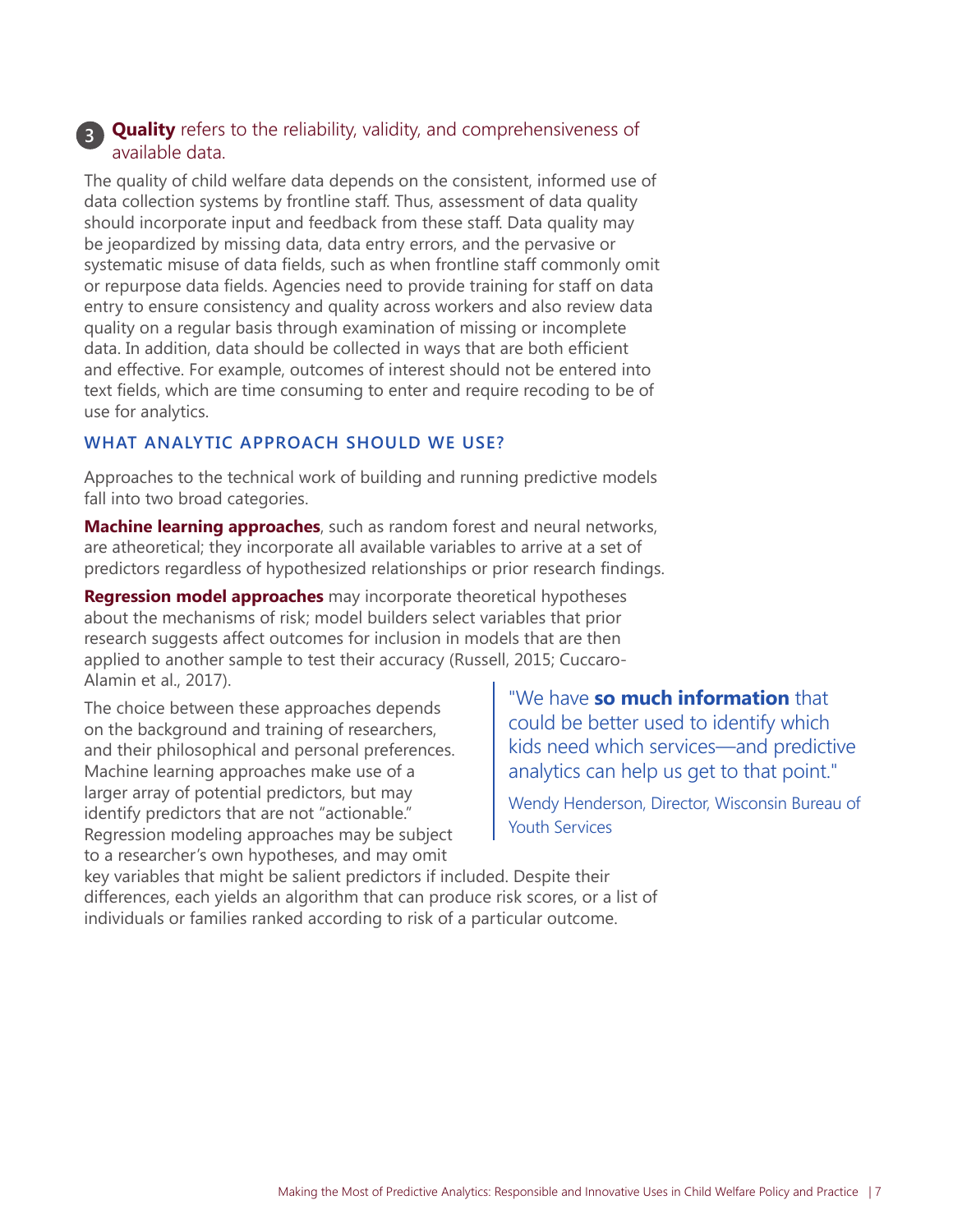# **How Can Predictive Analytics Models be Applied to Improve Child Welfare Systems, Processes, and Outcomes?**

#### **PROVIDING SERVICES TO THOSE IN GREATEST NEED**

While predictive analytics is most commonly associated with identifying maltreatment risk levels, it can also be used to more appropriately target services to an individual child, family, or community. Particularly when deploying evidence-based practices in risk reduction efforts, use of predictive analytics can ensure that limited resources are used where they can have the most benefit. For example, Nurse-Family Partnership (NFP) is a well-established evidencebased home visiting program for the prevention of child abuse. It is targeted at first-time mothers. While many families may benefit from receiving NFP, start-up and ongoing costs may prohibit universal delivery of the practice to all first-time mothers. Predictive analytics can be utilized to identify which families meeting criteria for NFP are most at risk for poor outcomes, and recruitment and engagement can then be focused on those in greatest need of the resource.

#### **INFORMING SERVICE ARRAY PLANNING, TRAINING, AND CONTRACTING**

A primary purpose of predictive analytics in child welfare systems is to identify children and families at risk for future maltreatment who would benefit from additional supports or intervention. It is crucial that appropriate evidence-based services are available to meet the needs of the population and ameliorate the risk. Predictive analytics can be a key source of information when selecting and implementing an array of evidence-based practices:

- **•** By providing valuable information on the characteristics and distribution of risk in the community to be served, predictive analytics can inform the needs assessment process that should guide program selection.
- **•** The distribution of risk throughout the population and across geography can inform contracting decisions about needed capacity to train and deliver evidence-based practices.
- **•** Location information incorporated into predictive analytics can be used to determine where to deliver services to be most effective, such as the most appropriate community in which to locate a family resource center to address unmet need.

Systems should ensure that services are appropriate, evidence-based, and delivered with fidelity; routine examination of the outcomes of the service array can determine whether the services are having the desired impact.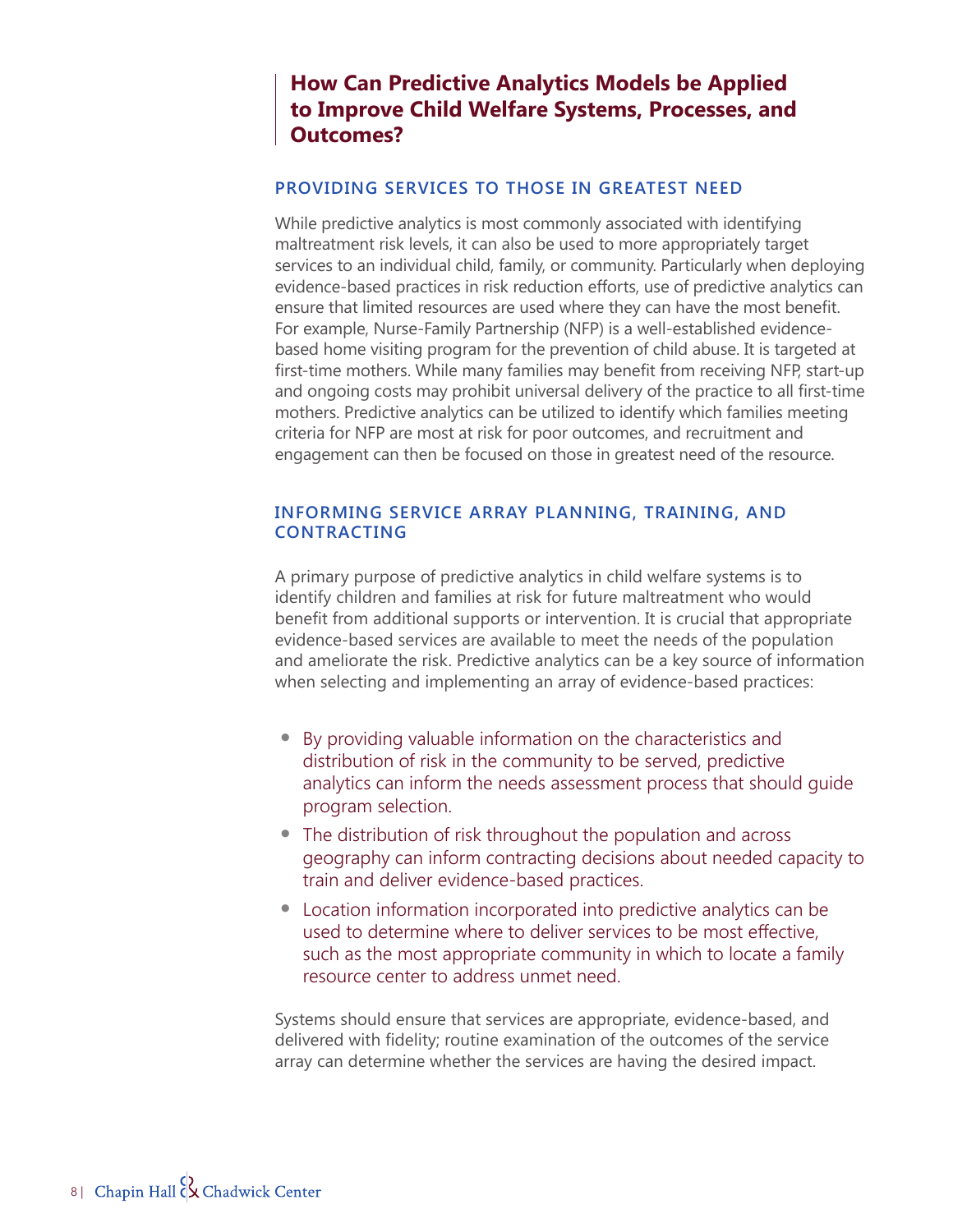#### **ILLUMINATING RESILIENCE AND SOURCES OF STRENGTH**

Predictive analytics also gives us an opportunity to observe the unique qualities of children and families that succeed in spite of elevated risk, employing the principles of the "Positive Deviance" approach (Pascale, Sternin, & Sternin, 2010). Predictive models are developed using a "training" sample, and then tested retrospectively using a "test" sample in which the accuracy of predictions can be judged, prior to employing the model in a prospective manner. Careful observation of cases that do not experience predicted negative outcomes may yield crucial insights into the characteristics that can shield families and protect them in the face of risk. However, our ability to observe strengths and protective factors depends on measurement strategies that capture the full array of child and family functioning, incorporating information about needs and strengths.

In addition to hoped-for improvements in our ability to effectively serve children and families, predictive analytics exercises may also offer improvements to child welfare agencies in the following areas:

- **•** Capacity to work with administrative data
- **•** Data integrity
- **•** Engagement of internal and external stakeholders in planning and development of an empirical approach to understanding risk
- **•** Understanding of the constellation of factors that heighten risk among children and families
- **•** Empirical answers for policy decisions regarding the allocation of resources (time & attention)

1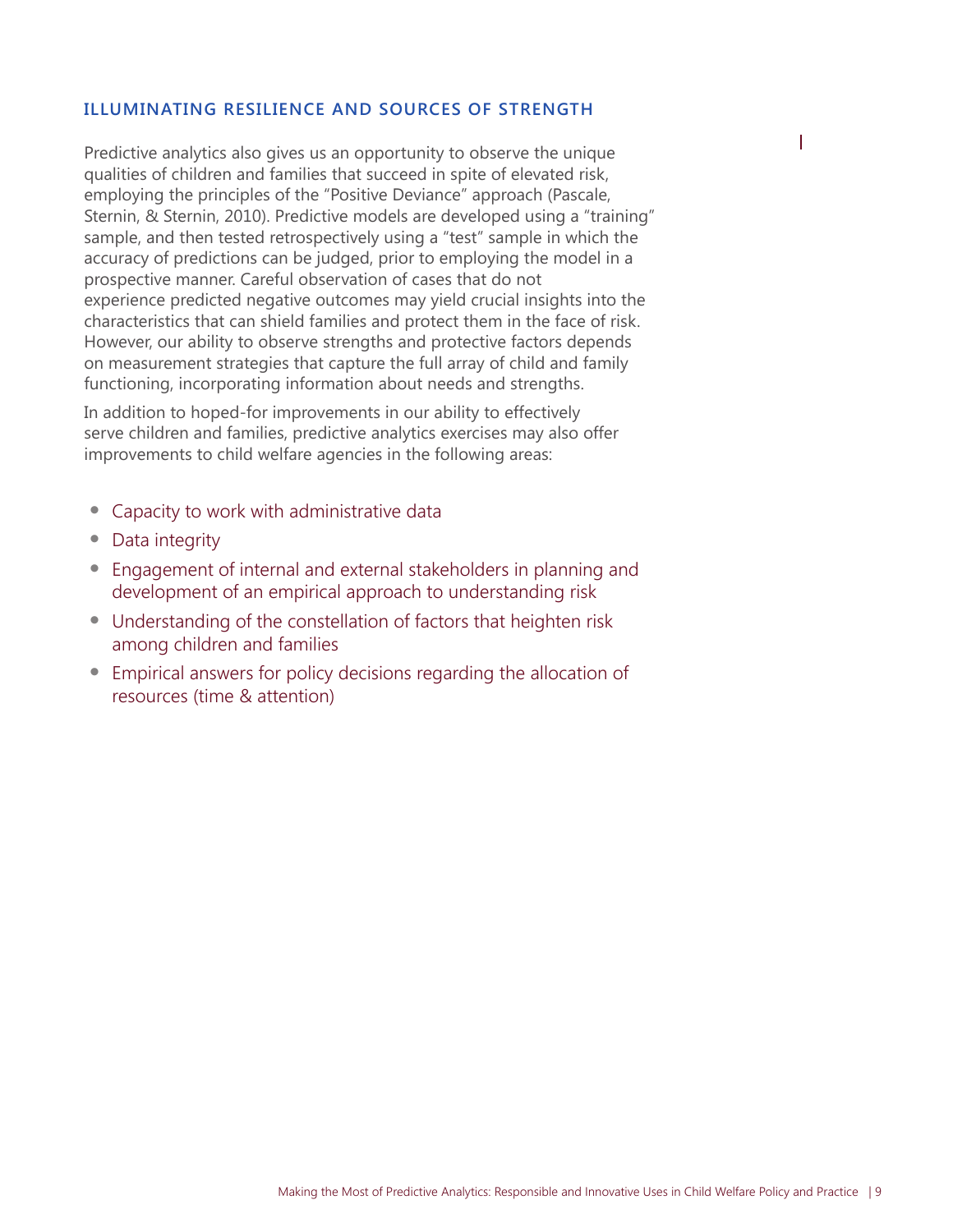#### **Integrity: Address existing systemic bias**

Concerns about bias are pervasive in child welfare systems, which may respond differentially to different groups of people. Consequently, some fear that the use of child welfare data can reinforce this bias when administrative data used in models (e.g., dates, ages, and characteristics of clients) are supplemented by system responses to clients (e.g., services and placements). Therein lies the potential for institutionalizing bias: if biased system responses are used to indicate high levels of risk, the use of these decisions as "predictors" may magnify the effect of biased decision making. However, using data about the needs, strengths, and functioning of children and families can help us to avoid the potential of predictive analytics to amplify disproportionality. This strategy requires a concomitant shift in our assessment and measurement strategies to include well-being, strengths, and protective factors. Child welfare jurisdictions that use tools to measure these components can then structure models that rely on family need, and not on possibly biased system responses.

#### **Responsibility: Ensure that automated approaches enhance human judgment**

Critics of predictive analytics sometimes express concern that the approach removes human judgment from the child welfare decision making process. The optimal use of predictive analytics should blend guidance derived from predictive algorithms with the judgment of those involved in the case. Predictive analytics provides powerful empirical guidance based on the analysis of thousands of cases that have come into contact with the child welfare system; when used effectively and responsibly, predictive analytics supplement, but should not replace, expertise, clinical judgment, and critical thinking about strengths, needs, and contextual factors. Accordingly, systems should be put in place to allow for overriding a predictive analytics-identified response, with appropriate justification and supervisor approval.

#### **Transparency: Make information about model developent and operation clear and available**

Given the complicated mathematical techniques that comprise predictive analytics, it is not surprising that a lack of transparency in the models themselves is a primary ethical concern. Models and analyses are often conducted by external contractors, with systems leaders and stakeholders unable to access details on the model due to the proprietary nature of some model purveyors. Given the potential negative consequences of being identified as a family at high risk for child maltreatment, efforts should be made to ensure that the predictive analytics process is as transparent as possible, including the use of documents describing the process in plain language, oversight committees that review the entire process, and regular monitoring of the reliability and validity of the models developed.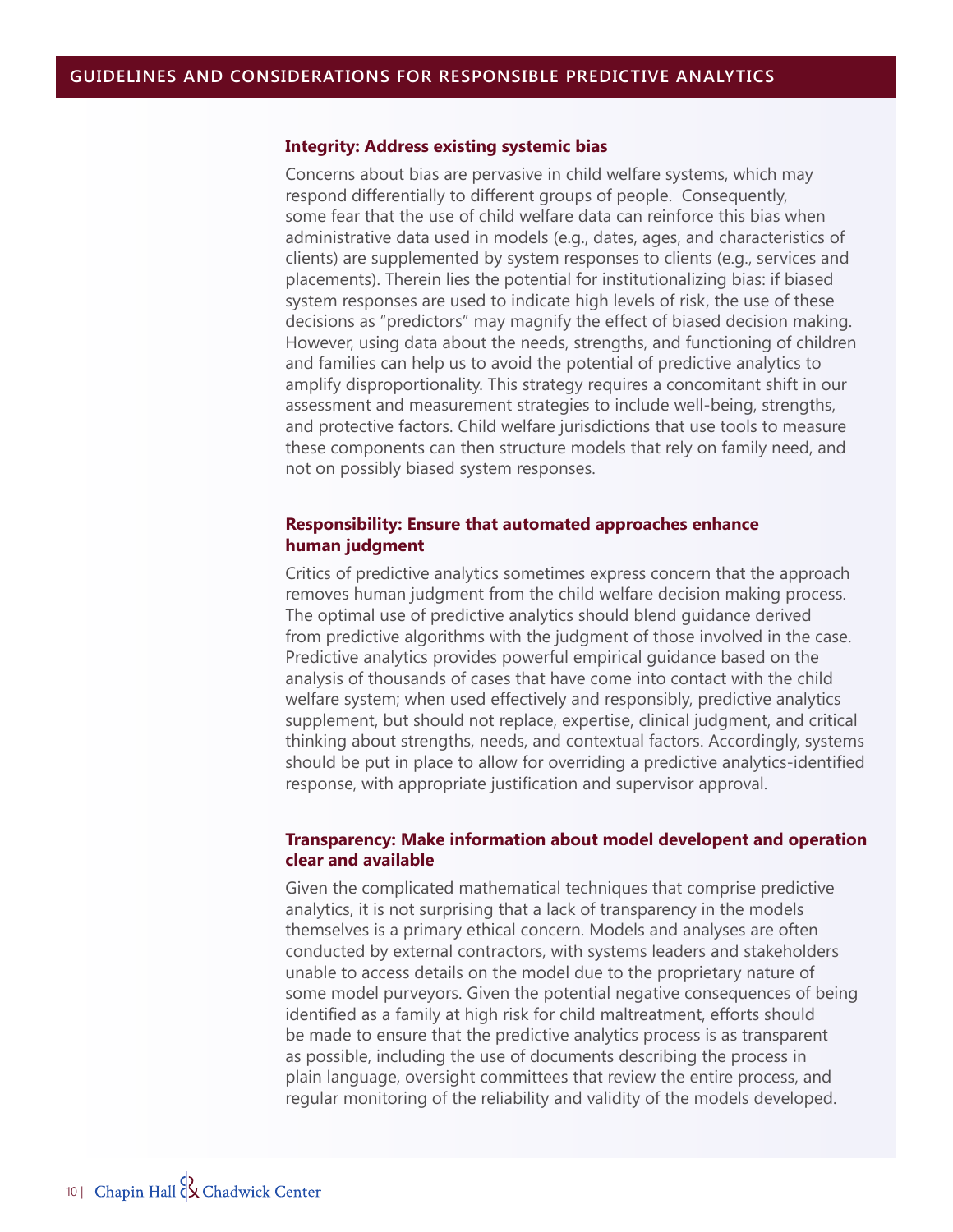#### **Use predictive analytics to understand factors associated with clearly defined outcomes.**

Child welfare agencies should identify leads, representatives of key agency functions, and stakeholders to engage in thoughtful exploration of the outcomes to be predicted and the methods for defining these using data. This stakeholder group should have the opportunity to weigh in on all decisions, including the definitions of outcomes to be predicted, the variables to be included, and the ultimate application of predictive models.

#### **Use datasets with appropriate breadth, depth, and quality.**

The datasets should be understood with help from frontline staff who can provide clarity and feedback on the use of specific data fields.

#### **Partner with researchers to develop and refine approaches and models.**

Predictive analytics is highly technical work. Partnering with researchers to assist with predictive analytics requires clear policies on data sharing and confidentiality and contractual relationships that govern the exchange and use of administrative data.

#### **Use predictive analytics to direct attention to cases requiring more intensive service or supervision, not to impose additional requirements on families.**

In addition, plans must be developed to ensure that support continues across placement changes, including after reunification, so that all caregivers have the necessary skills to address each child's needs and re-entry to care is prevented.

#### **Employ assessment strategies that capture elements of well-being, including strengths, protective factors, and functioning.**

Incorporating these as variables in administrative databases creates opportunities to maximize the utility of predictive analytics approaches while minimizing reliance on other, potentially biased, sources of information.

#### **Minimize the effects of race and ethnicity on future decision-making.**

Racial/ethnic biases may be implicit in the circumstances surrounding child welfare involvement. During the predictive analytics process, systems should explicitly acknowledge the racial/ethnic disparities, avoid predictor variables that signify potentially biased system responses to children and families, and engage ethics review committee with diverse representation. Demographic predictors should be incorporated and interpreted cautiously.

#### **Prioritize human judgment when integrating predictive analytics into service delivery and agency operations.**

Since every child and family is unique and may have strengths, protective factors, or environmental protections that may not be incorporated into models but nonetheless can ameliorate risk, predictive analytics should augment, not replace, human judgment. As model outputs are probabilistic, systems should allow workers to override decisions that depend on the output of predictive analytics, with appropriate oversight, to reduce the incidence and consequences of misidentification. This may require modification of existing Medicaid State Plans or other funding stream reimbursement rules.

#### **The ethical use of predictive analytics models depends upon transparency in model development, model application, and model refinement.**

All predictor variables should be identified and clearly described, and reports and analytic documentation should be written in language that is accessible and understandable to a wide variety of consumers, including community stakeholders.

#### **Predictive analytics needs to be a collaborative and iterative process.**

Models should be periodically revisited and refined based on the availability of additional data, evaluation of their accuracy and impact, and the input of the stakeholder group. Similarly, the validity and reliability of models should be examined on an ongoing basis.